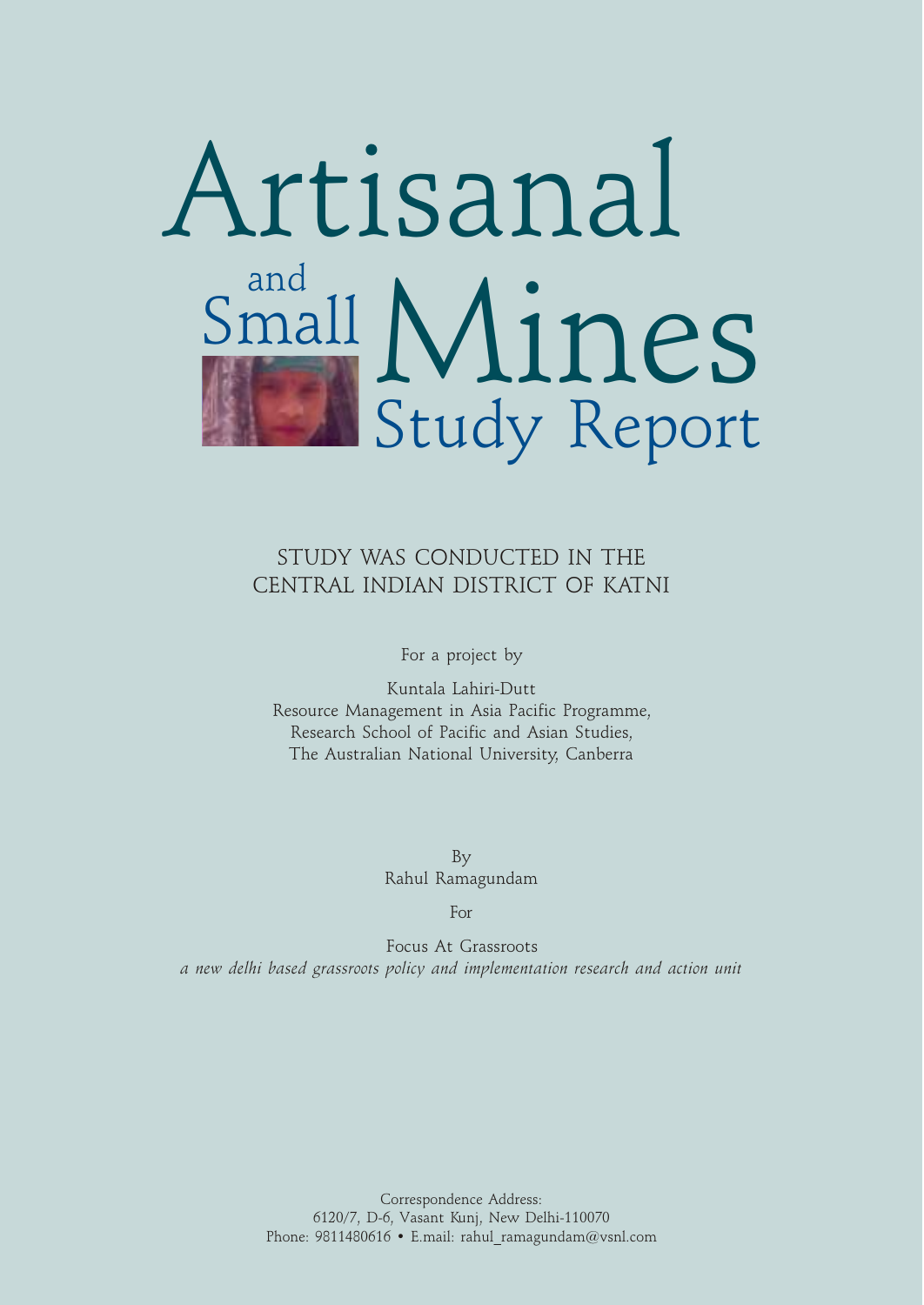# Katni District:

## A CITY OF LIME

adhya Pradesh state government website refers Katni as a city of lime. Katni's neighboring district-town of Panna is likewise called the city of diamond. Mining has been a very important part of the economic history of modern Katni, and has been around for over 200 years. The district is dotted with numerous mines, mostly opencast, and of various sizes and for various kinds of repository. There are very many mines in Katni. Some assert they number close to 400 in all. They are mines for bauxite ores, dolomite, limestone, and marbles. The long period of association and the dominance of the activity enable the suggestion that a number of social and economic characteristics observed are linked to the existence of mining in the region.

Katni has developed infrastructure to support its mining operation. Katni is commercial center; it takes the advantage of national highway and train route. Katni Railway junction is one of the largest junctions of India. One of the prime junctions of the Indian railway Katni is located in the heart of the rail network. Train from five direction comes to Katni and is situated at the junction of trunk rail routes connecting north south and east west. It is also advantageously situated on the path of central India coal fields and the power plants of north & western India. Considering the premeditated location of Katni, Indian Railways have developed it as one of the largest yard of India. Complete new township has been developed at new Katni junction there are more then 5000 railway employees at Katni catering to the travelling public needs. Katni has biggest Diesel locomotive shed of Indian Railways having 200 locomotives, it also has electric locomotive shed having 100 locomotives. Katni also has Indian railways biggest wagon repairs shop. All these facilities have greatly contributed to the development of Katni town & Katni district. By the way of increased infrastructure facilities, higher potential for business opportunities, and larger employment potential railways are now establishing a new zone at Jabalpur. General public has now access to almost all part of the country by direct access through mail and express trains.

Katni became a district in 1998. The region is the geographical centre of Indian subcontinent, lying perhaps at the conjoint of tectonic plates of South and North. Katni district is located in the Northeastern part of Madhya Pradesh it forms the northern district of Jabalpur commissioner division. Mudwara was the biggest (area wise) Tahsil of Jabalpur before Katni came as district in 1998. The district extends from 23 °37'N to 24 °80' N and from 79 °57' E to 80 °58' E. and its height from sea level is 392 m.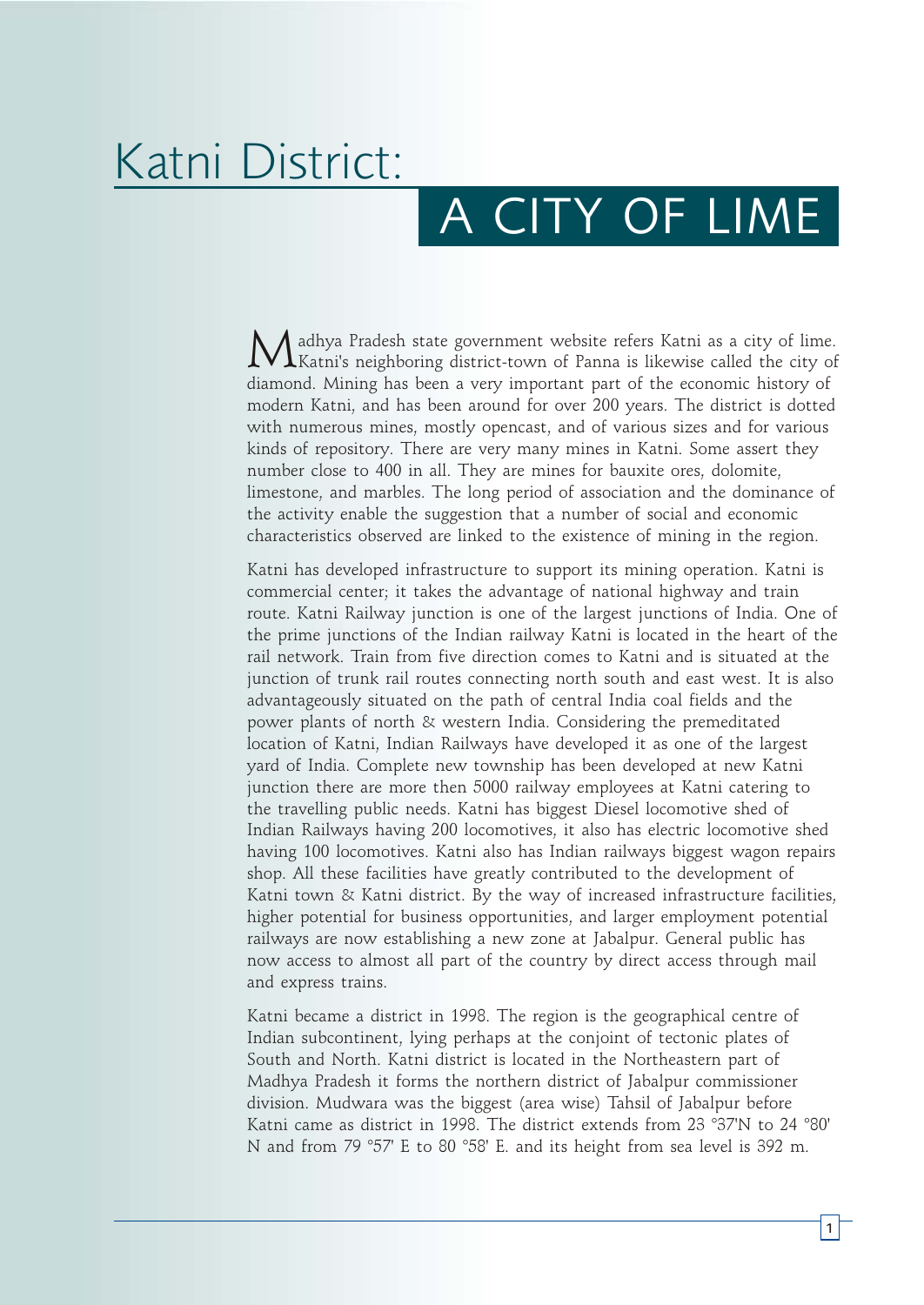There are three major rivers in Mudwara *Katni, Chhoti Mahanadi* a*nd Umdar and the name* K*atni of Mudwara is given after the Katni River, w*h*ich is two km away from Mudwara. The shape of thi*s *district is roughly oval. As per the census of 1*9*91, the population of Katni district was 881925 o*u*t of which 333373 and 93796 are in rural and urba*n *area respectively. Total population of women and men in urban and rural areas respectively are 684*4*17 and 197588.* 

Katni is conglomeration of culture from three different cultural regions of central India viz. Mahakausal, Bundelkhand, and Baghelkhand. Since the beginning of  $20<sup>th</sup>$  century Katni has been given the status of town so the development work of the town has started along with the British rule. In 1998 Katni was declared as district and the district administration was setup by the government. It was a major task for the district administration to bring Katni as the matured district. Katni is an ancient city in which many industries are located in whole district. As minerals are found in large part of Katni so the industries are largely mineral based and are growing rapidly. All these have made a position for Katni in commerce and industry field. It is connected to major cities of India and this makes Katni a vantage point for businessmen. Mainly pulses, floor stone-marble etc are commercial product. There are more than 50 pulses mills. Cloth market of Katni is important place for surrounding places. After 1947 many sindhies(Resident of Sindh state of Pakistan) came here from Pakistan and they are among the main businessmen of Katni. Katni is enjoying the luxury of all kinds of communication media. Since the advent of mobile in market of major cities in India, Katni had never been behind in the race. All the major player of mobile has given connectivity to Katni since starting; this may be because of the trade and commerce of Katni. The following are list of main industries in Katni.

| <b>Name</b>               |  |  |
|---------------------------|--|--|
| Ordinence factory Katni   |  |  |
| A C C Katni               |  |  |
| A C.C. Kamore             |  |  |
| Averest asbestus Kamore   |  |  |
| SAIL India Kuteswer Barhi |  |  |

Main crops of Katni are paddy wheat, gram and pulses. In cash crop mainly vegetables are grown and sent to market of Satna District and Umaria also. There is a good market of cereals and other agro-based product in Katni. KRASHI UPAZ MANDI Katni has been given the status of A class mandi in India. Total area of Katni district is 4949.59 km2 and cultivating land 34593 hectares in 2001 and total forest area 71155 hectares. Private land is 279020 hectare, government land is 214072. Area wise distribution of land and crop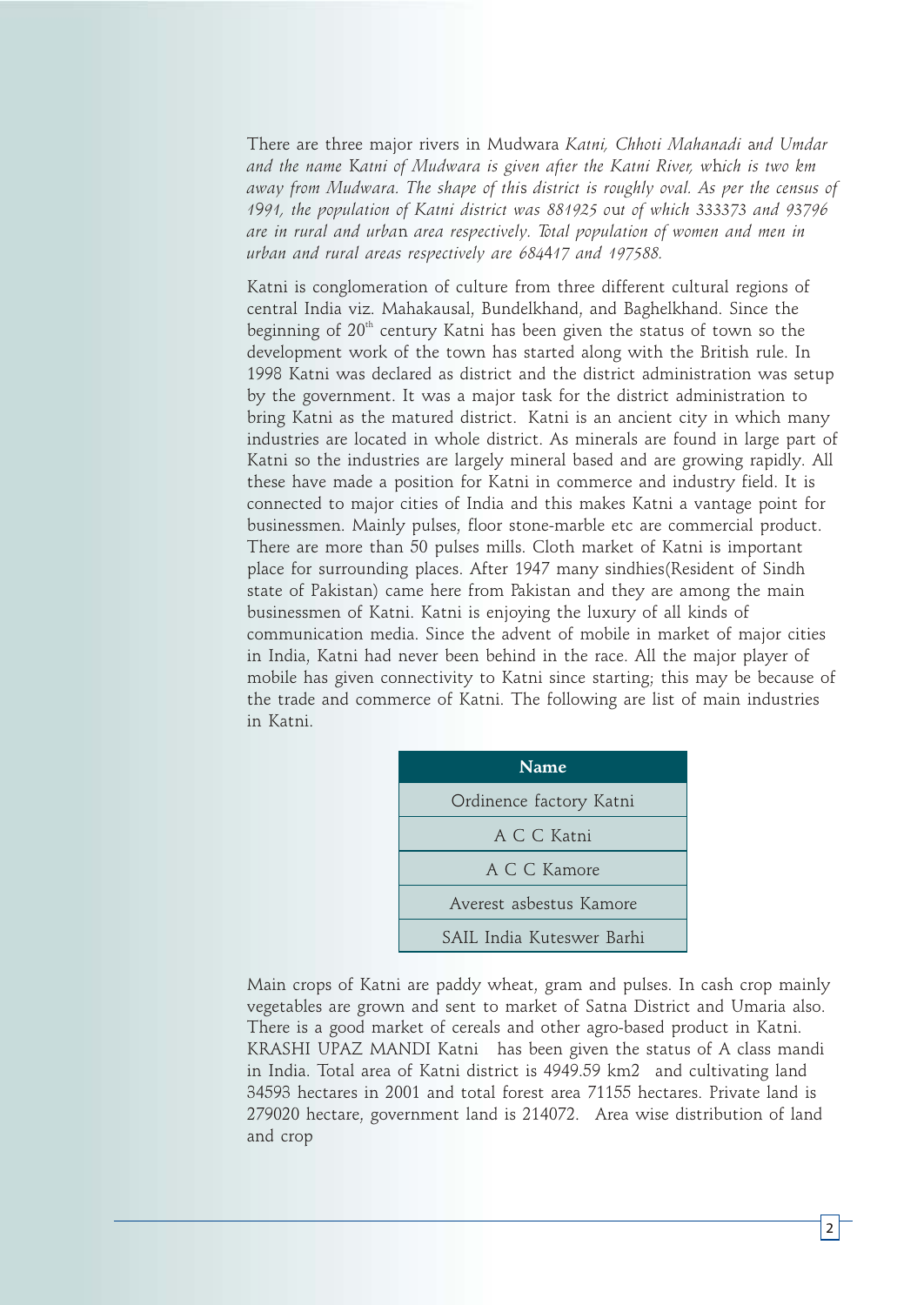| S No           | <b>Crop Name</b> | <b>Total Land In Hectare</b> |
|----------------|------------------|------------------------------|
| $\mathbf{1}$   | Wheat            | 71008                        |
| $\overline{2}$ | Paddy            | 111410                       |
| 3              | Gram             | 14905                        |
| $\overline{4}$ | Jwar             | 3817                         |
| 5              | Maize            | 4096                         |
| 6              | Kudo Kutki       | 7166                         |
| 7              | Mutter           | 5093                         |
| 8              | Fruits           | 1672                         |
| 9              | Oil Seeds        | 10509                        |
| 10             | Vegetable        | 2612                         |
| 11             | Roots            | 1672                         |
| 12             | Other Pulses     | 15057                        |

#### **Natural Resources**

*Mudwara:* In Katni lime stone, dolomite, bauxite, latrite clay, fire clay, soapstone quartz batrize colsite etc are found in the form of minerals

*Vijayraghavgarh* is a historical place. Lime stone, dolomite, fireclay, latrite are found in this reason.

*Bahoriband:* In this tehsil dolomite bauxite, laterite, fire clay and marble floor stone are found. Recently various companies have applied for lease to mine marble, which is also being exported to foreign countries.

*Dheemarkheda :* In this tahsil main minerals are dolomite, bauxite, latrite, fire clay, soapstone iron ore etc are found. Various department of central government and state govt. has done survey in this area.

Given the importance of stone-mining in Katni, the Government of Madhya Pradesh has established a Stone Park in the format of institutional or industrial zone. The Stone Park is cluster of industries working in the field of minerals and mines. Here mainly processing plants shall be established by different mining concerns. Stones park will be on the basis of marbles found in the Slimnabad (Slimnabad is the village established by Colonel Saliman in 1832 after taking land from Kohka village. It is situated 25 km from Katni Railway station) of Katni district. This park will be cluster of industries for increasing marble production & export. It will be commercial centre for marble processing and sales. The proposed stone park is 25 km from Katni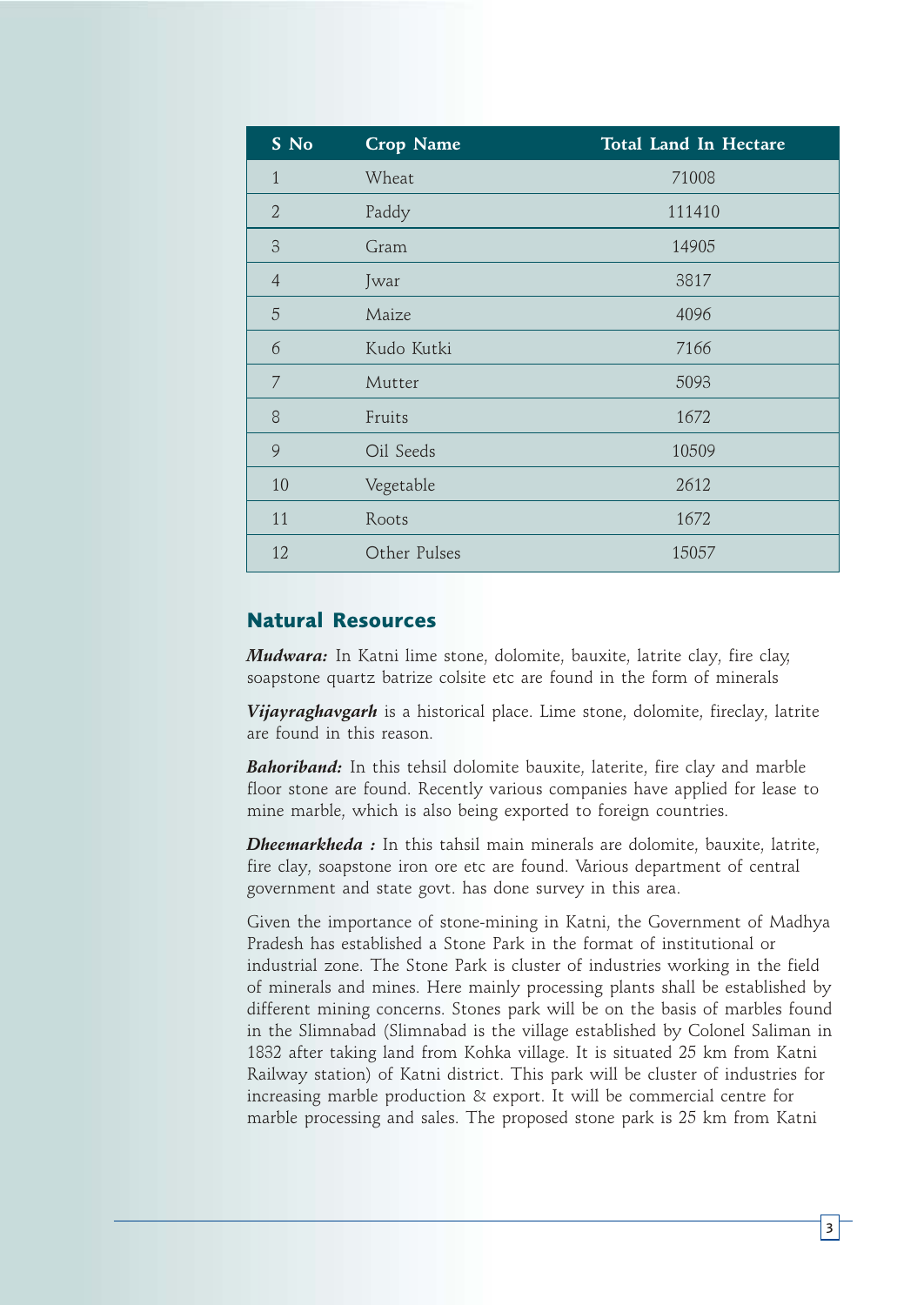

and 69 km from Jabalpur in Hardua Khadwal village. 120 acres of land is completely devoted for the development of basic infrastructure for marble cutting & policing industries. At present only few marble companies have opened their plants at this site. very soon 25-30 units are to be established in Stone Park. MP industries Development Corporation has been appointed as agency to develop the infrastructure for Stone Park.

#### **Mining of Manganese ores**

In nearby Katangi block of Balaghat district, where high quality of Manganese ores is found, the whole area has become site of illegal mining. Local newspapers regularly report of arrest of one person or another, with even instances of high political linkages, who were illegally mining manganese. People are digging manganese in their farm-fields, in private gardens, in common village land. In early May, a leader of local Congress party was arrested on the charges of illegal mining. Police also discovered large deposit of mined manganese in the field belonging to a local BJP leader who is absconding thereafter. People with political contacts and with economic strength, are engaged in carrying out the illegal mining.

This illegal mining practice has begun in the last two-three years when good quality manganese ores have found ready market. Good quality manganese ores fetches ten to fifteen thousand rupee per ton. Earlier manganese mining was limited to far-flung mountainous areas but now it has become an open activity given the complicity of the administration in the whole process. Illegal manganese mining is a flourishing business here. The illegal aspect of mining has devastating impact over the environment of the area. It is estimated that to mine a tone of manganese ore one need to dig up 10 to 15 ton of upper soil and stones which are recklessly being deposited in to big mounds. The mined digs are also dangerous to lives of human and livestock as they are left without being filled. Land being left is unfit for crops or habitation. In many places illegal mining of manganese has acquired a status of small scale industry as people are using their own domestic gardens or farm fields for digging out the manganese ores. These illegally mined manganese ores are being bought by middlemen at prices much below the market price. Such illegal mining obviously robs the administration its royalty from sales-tax and other levies. Because of mining being less capital intensive and more profitable, people with political linkages are primarily involved. Because of their political linkages, most often officials comply in the illegal activity. The illegal mined manganese is being sent to processing plants located in Chattisgarh and Maharastra.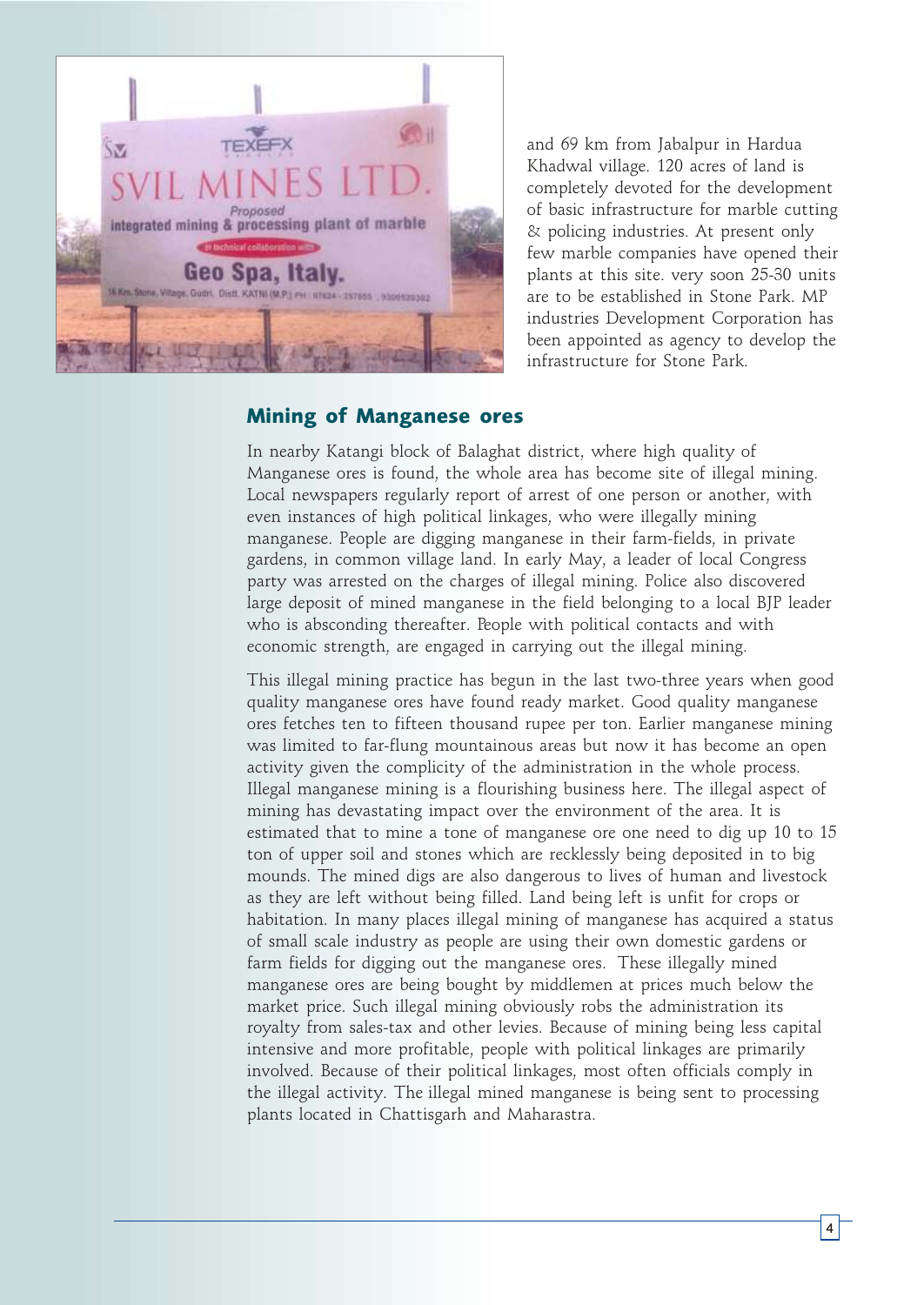#### **Stone Quarry of Sahnagar**

At Sahnagar, near Katni, there are dalits as well as adivasis quarrying stones from a stretch of land which the Forest Department claims to be under its supervision. It is an arid, rocky zone with no forest within visible distance but still it is the Forest Department, which exercises authority over it. Sahanagar's poor residents, with primitive tools break rocks to make slabs which sell in the market as building material. They face constant threat from the forest Rangers and the police. For them quarrying is illegal. But illegality is an issue limited only upto the payment of the bribe. Some 500 rupees is given monthly by the poor people to these officials whose very sight make them flee. The incoming jeep is the sign of a corrupt and troublesome government. If caught, their implements would be confiscated. Refusal to pay could mean officials indulging in callous act of breaking the slabs so as to make it unsaleable.

It takes hard work and time to convert rock into plain slabs. Two men working for six days can make some 100 slabs of 3x2ft each. One slab of 3x2ft sold independently to the local buyers could fetch Rs. 5. If sold to contractors, it would fetch only Rs. 3. The contractor sells the slab at Rs. 35 each. Mostly, it is contractor who buys the slab. Any refusal to sell them would provoke their wrath fall on slabs. A man roughly earns around rupees 125-150 each week. And, then there is the menace of the police and Forest Rangers' demands which each of them has to fulfill.

Nai Disha, a NGO, has organized these people with the aim of enabling the people to have control over the natural livelihood resources. The methodology is to form peoples' co-operatives and demand lease of land for quarrying. The poor people have to confront not just the menace of a greedy and corrupt administration, they also have to face the machinations of the local dominant caste people. Village upper castes do not want the poor to get organised and have their own co-operatives. Their interests are multifarious. They too have quarrying zones where poor people work on minimal wages or are bonded to the local lords. They too are illegal diggers but they can withstand or tilt the corrupt administration in their favour because of their financial power as well as social influence.

To some extent, NGO personal Ramalakhan Tiwari has succeeded in making Sahanagar's poor residents a united force. They have formed a village committee of some 22 members who shall have stakes in the future cooperatives. Each member is to contribute rupees 150 towards raising a fund of rupees 2,500 necessary to register the cooperatives. They have managed to somehow collect 1,400 rupees. Leading a hand-to-mouth existence, all of them are below the poverty line, but have got no official certification. On the other hand, ironically, the dominant and comparatively well-off families in the village have easily got such a certification by official connivance. Collection of money is not the end. It is just the beginning of an effort, which would face enormous obstacles from a corrupt administration to unjust laws that catered to colonial dispensation. But the battle will go on. Greater organisational strength would entail greater control over their natural surroundings.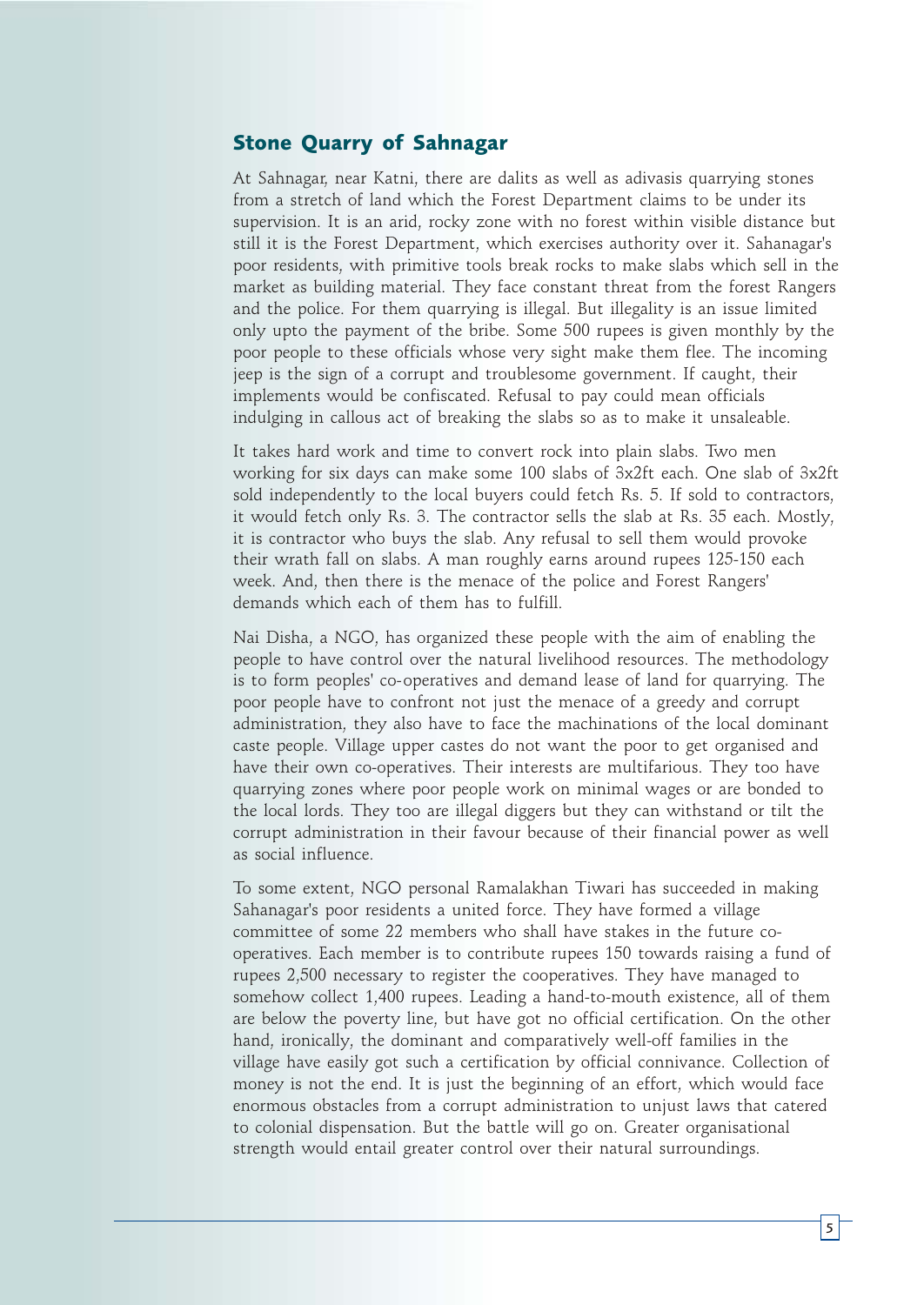

#### **Politics in Panchayat and of Resource Appropriation**

Tulsa Bai, 55, was elected Sarpanch of Bargawa Number 2 Panchayat of Katni district in January election to local bodies of Madhya Pradesh. She was elected from a Panchayat that was reserved for backward-women candidates. For the last six month despite her repeated pleas to officialdom, she has not been given the charge of her Panchayat administration despite being an elected representative.

The policy of reserving Panchayats for specific groups is without any rules and is based merely on lottery system. Designated officials at the block office decide through lottery system on the status of Panchayat. There are a number of categories for which panchayats are reserved. They are women, adivasis, scheduled-castes, backwards, backward-women, and likewise. Tulsa Bai's Panchayat was not a reserved constituency earlier and general candidate had stood and won last time. This time it was reserved

for backward-women candidates although the panchayat itself is dominated by Gond adivasis. Provision of reservation therefore is not indicative of constituency's demographic structure but on the lottery. Reservations are applied not just at Panchayat level but also at Ward level. This makes Panchayat election a massive organizational exercise.

It is due to this that an elaborate structure of local governance exists. It is a three-tier system that is prevalent. At each tier there is elective representative and nominated representative. Like at Panchayat, if there is elected Sarpanch and ward members, there is also Panchayat Secretary who is nominated by the Sarpanch after obtaining approval from Gram Sabha. It is Secretary who becomes link between local elected representative and government machinery. It is he who maintains record and liaison with the officials. It is because of this there is a required educational qualification for the appointment of a Secretary. The first election to local Bodies in Madhya Pradesh was held under Digvijay Singh's first tenure. It was in 1985-6 that first Panchayat elections were held. When local governance was established through Panchayat elections it was realized that there was extreme paucity of eligible candidates for Secretary's job. In a far-reaching decision, Digvijay Singh's government took an administrative decision to appoint Secretaries of Panchayat on the recommendations of the Sarpanch. In that year about 80000 new appointees were recruited for the Secretary job in Panchayat. Most of these Secretaries were directly appointed by Sarpanch because of which most descended from the families of Sarpanch. It was highest form of nepotism. The Secretary's tenure is not fixed and is dependent upon the pleasure of Sarpanch but also approved by Gram Sabhas. His tenure is fixed to Panchayat but is not a permanent job. As most Panchayat never have full fledged Gram Sabha, appointees were certainly relatives or friends of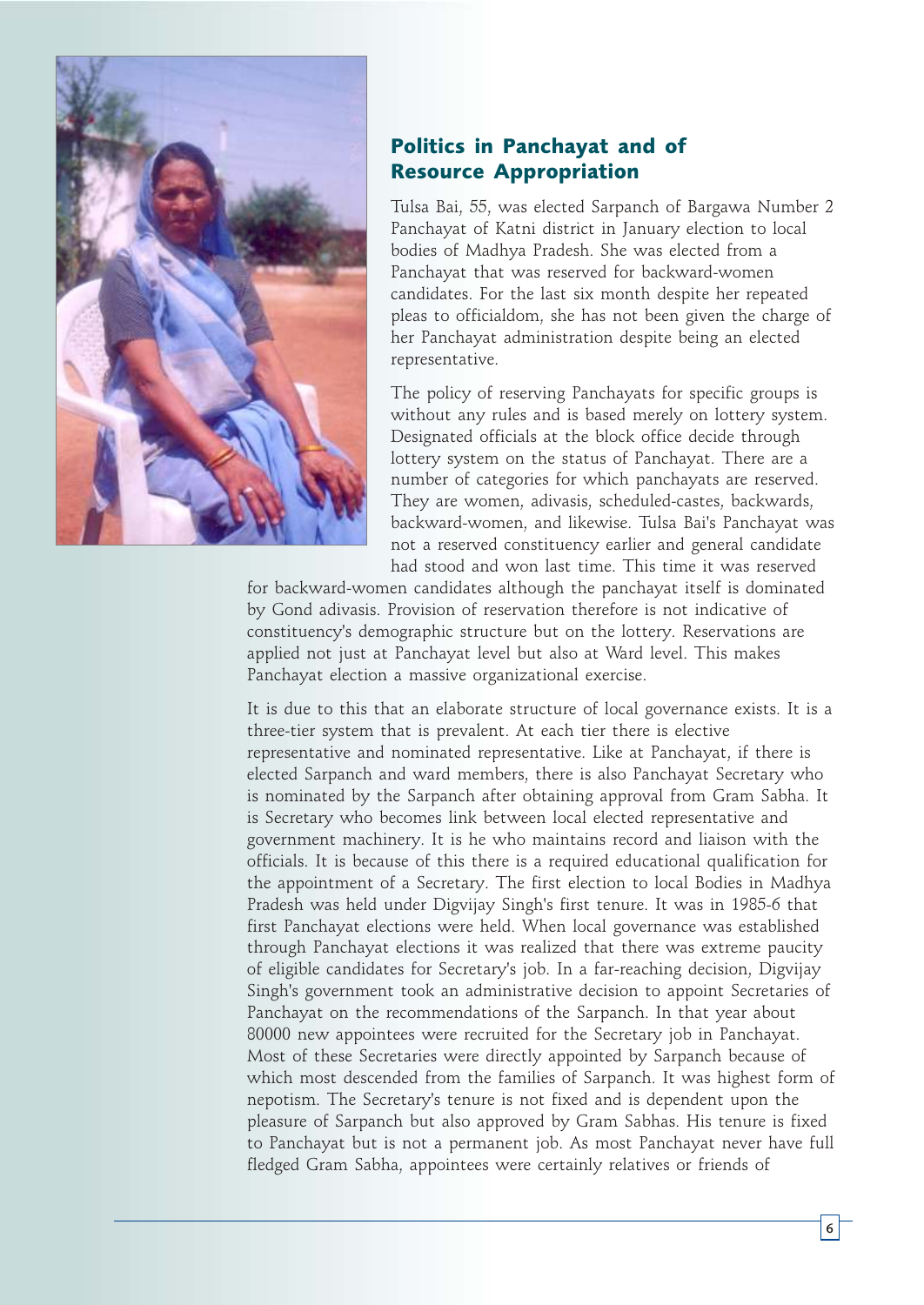Sarpanch. Such appointees raised the hackles of politicians and government faced strong opposition on this point. Pressured, the government changed its policy and in its new amendment urged the Sarpanchs to shun relatives for the Secretaryship. The new amendment made it against law to appoint anyone related in anyway with elected members of the Panchayat. But law has not made much headway on the ground. In most Panchayats, earlier appointees remain entrenched in their position. Because they are mostly firstappointees they are also in know of all the intricacies of the Panchayat functioning which makes them strong contender for continuing power in the management of Panchayat. Secretaries are also fighting for permanent tenure from the government. They have formed Union to fight for their cause.

Officials recognize secretary as keeper of records and an officiating agent of supra-government. He is responsible for all official interaction. Secretary is not a valid and permanent authority in the eyes of self or in the eyes of law and yet he gains not only access to official papers but is sitting authority in the Gram Sachivalaya. In year 2000, corruption in Panchayat so disturbed the Government that it decided to introduce Treasurer's post to break the complicity between Secretary and Sarpanch. In 2005, the post of Panchayat Treasurer was abolished and a new post of Panchayat Chairman was brought in. But it is not yet accepted as the proposal has faced stiff opposition from Sarpanch. The protesting Sarpanchs have petitioned High Court against the measure. In turn the government has suggested appointment of two Chairmen, one for Permanent Committee and another for Development Committee.

Tulsa Bai's panchayat comprises of seven villages. There were a total of 1100 votes of which Tulsa Bai received 250 votes and was declared successful candidate. She is a Soni, a caste of jeweler. Of the total population in her



Panchayat only 5% belongs to backward community. Her was reserved Panchayat for backward-women. She is illiterate except for the fact she can sign her name. She is down to earth and her son, not very flamboyant either, is leading the charge on her behalf. For the last six month, since the time she was elected Sarpanch of her Panchayat, the Secreatry has not given her chanrge of the Panchayat, which makes her just a nominal representative. Removing the old Panchayat Secretary is out of question when she is yet to receive all the relevant files regarding her Panchayat from the Secretary. Obviously the reigning Secretary has efficient collusion with government officials vested with powers to see such things to not occur. Tulsa Bai has made numerous visits to district Panchayat chief and his allpowerful secretary, who again is an IAS officer. But her visits have not yielded any results. She continues to wage a lonely battle with the officialdom to gain access to the very Panchayat she was elected. Tulsa Bai's predicament is not an isolated instance. Numerous such Panchayat Sarpanch is thus placed all over Madhya Pradesh.